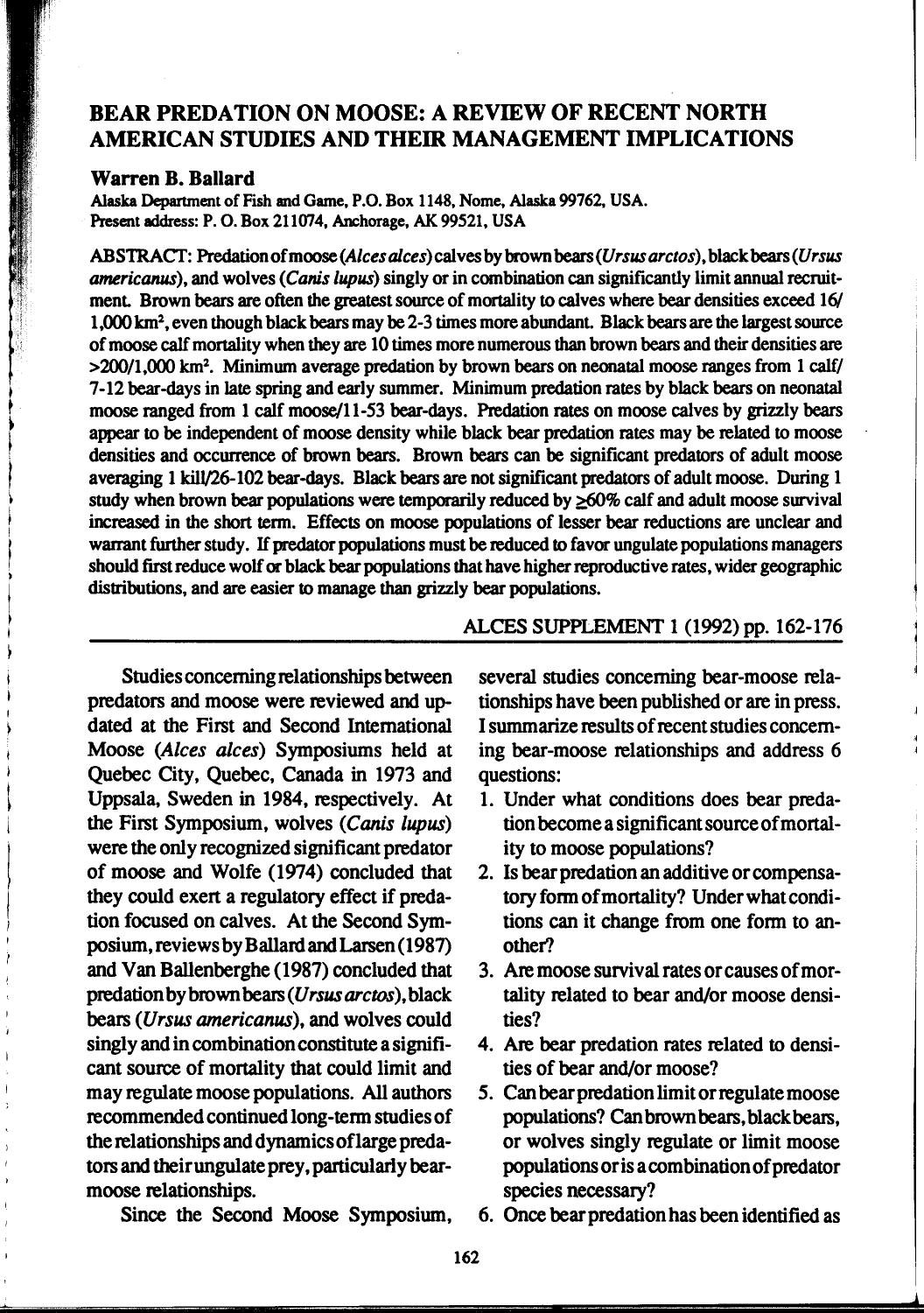a significant limiting factor, what options do wildlife managers have?

## **Definitions**

The role of predation in regulating or limiting moose populations is complicated and frequently degenerates into semantic arguments. To avoid confusion, I define tenns used in this review.

Limiting factors: responsible for inducing year-to-yearchangesintheratesofpopulation growth or increase (Messier 1991a, b). Such factors can be composed of density dependent and independent processes.

Regulating factors: a subset of limiting factors; any density-dependent process that keeps an animal population within normal density ranges (Messier 1991a, b).

Predation or kill rate: the number of days/ adult or calf moose mortality/individual adult (>2 years age) bear (Ballard *et* al. 1987).

Mortality rate: the percent of calves dying from a particular cause.

Additive mortality: mortality that is noncompensatory and additional to other sources or causes of mortality.

Compensatory mortality: a form of mortality that replaces other fonns of mortality. The magnitude of this mortality usually increases with population density.

I classify recent bear studies into 3 related but distinct categories: predation rates, calf moose mortality studies, and bear removal programs. The tenns "grizzly bear" and "brown bear'' are synonymous.

## BEAR PREDATION RATES

## Eastcentral Alaska

Boertje et al. (1988) studied predation rates of grizzly bears on moose and caribou during autumn 1985 and spring and summer 1986 by daily observing 24 radio-collared bears. Grizzly bear density was estimated at 16/ 1,000 km<sup>2</sup>. Black bears were thought to be scarce. Moose density was relatively low (175/1,000 km<sup>2</sup>).

Fifteen adult radio-collared grizzly bears killed a minimum of 45 calves: 31 during spring and 14 during summer. Spring predation rates average  $1$  calf/7 bear-days while summer rates averaged 1/23 bear-days. No calves were killed during autumn. Predation rates on calves by all sex and age classes of bears combined were greater *(P<* 0.05) during spring than summer. Most adult bears killed calves, but 4 of 9 bears killed 72% of the calves.

Kill rates of calves were minimums as bears consumed calves between flights (Boertje *et al.* 1988). Two of 9 calves were killed and consumed between flights in the spring, whereas calves killed during summer were attended by bears in 10 of 12 instances when flights were made twice daily. These authors suspected that, because calves were larger in summer than spring, it took bears longer to consume them.

Radio-collared grizzly bears were also observed consuming 12 adult moose and 3 adult caribou carcasses. To distinguish between predation and scavenging, all moose and caribou carcasses attributed to predation were necropsied within 36 hours of being sighted; all had been killed by bears. Male grizzlies killed adult moose at a rate of 1/26 bear-days in spring, 1/132 bear-days in summer, and 1/43 bear-days in autumn. Predation rates among seasons were not significantly different  $(P > 0.05)$ . There were no observations of predation on adult moose by male grizzly bears during 30 April through 18 May, while they killed an average of 1 adult moose/ 17bear-daysduringtheperiod 19Maythrough 10 June. All 6 adult moose killed during the latter period were cows, suggesting increased vulnerability during and following parturition. Each adult male bear was estimated to kill from 3.3-3.9 adult moose/year.

Predation rates of single adult female bears were not significantly different  $(P>0.05)$ among seasons. During spring, 6 adult female bears killed 2 adult moose {1/102 bear-days),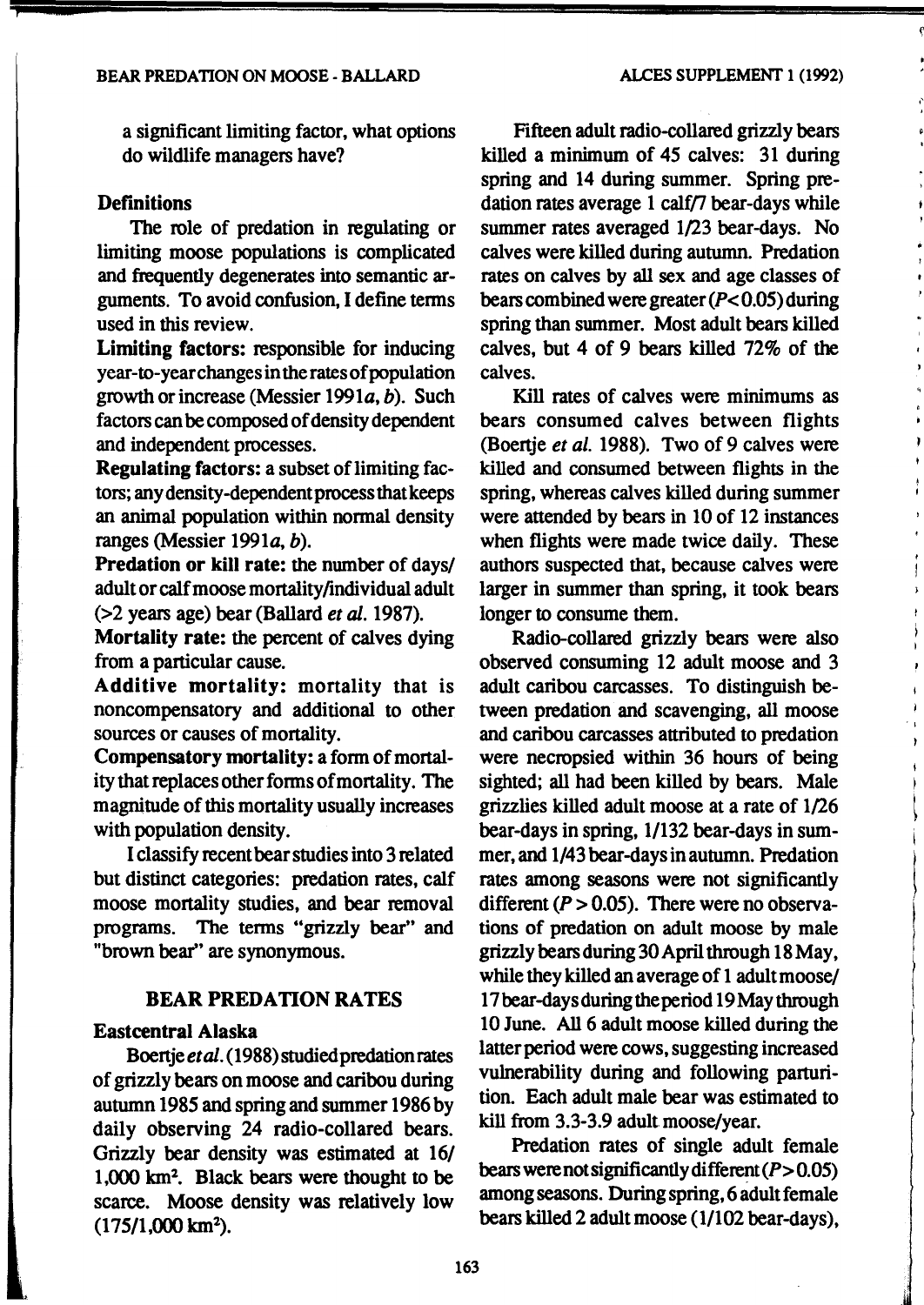'<br>,<br>,

4 did not kill adult moose during summer, and 10 bears killed 1 adult moose  $(1/237$  beardays) and 2 adult caribou (1/118 bear-days). Expanded to an annual basis, each adult female bear without young killed an average 0.6-0.8 adult moose and 0.8-1.2 adult caribou. Females with cubs-of-the-year(COY) did not kill adult moose or caribou during 51 spring and 66 summer bear-days, respectively.

Adult males >8 years of age killed more adult moose than adult females >4 years of age on an annual basis. A greater proportion of male (4 of 5 bears observed >49 days) than female bears were observed consuming adult moose carcasses.

Grizzly bears killed 4 times more ungulate biomass than they scavenged. Biomass available from predation versus scavenging was 11.3, 5.9, and 5.2 kg/bear-day versus 0.5, 0.8, and 4.2 kg/bear-day during spring, summer, and autumn, respectively.

Boertje et al. (1988) suggested that grizzly bears may have greater impacts on low versus high density moose populations. Boenje *et* al. (1988) and Ballard et al. (1990) compared predation rates between their studies and concluded that grizzly bear predation rates were independent of moose density. Total minimum predation on moose calves was 19-76% greater in the eastcentral Alaska study area than in southcentral Alaska (Ballard *et* al. 1990) for a comparable 20-day calving and post-calving period. Boenje *et al* (1988) also speculated that grizzly bears may compensate for lower densities of moose calves in eastcentral Alaska by spending more time searching for calves.

## Southcentral Alaska

Ballard *et al.* (1981) originally reported that brown bears killed an average of 1 ungulate (calves and adults)/6.1 observation days. Because bears commonly remain with kills for  $>1$  day, predation rates based on observation days likely overestimate kill rates (Fuller and Keith 1980). Consequently, the

rates reported by Ballard et al. (1981) were overestimates. During 1981 and 1984 additional data on bear predation rates were gathered and the 1978 data were reanalyzed *(Ballardeta/.1990).* Studyareasexaminedin 1978 had relatively low wolf densities (average 3.6/1,000 km<sup>2</sup> ), and black bears were absent or scarce. Both the 1981 and 1984 study areas were inhabited by black bears (90/1 ,000 km<sup>2</sup> ) and wolves  $(2.8/1,000 \text{ km}^2)$  (Ballard et al. 1990). Grizzlybeardensitiesin 1978averaged about 24/1,000 km<sup>2</sup> in 1978 (Miller and Ballard 1982) and about 28/1,000 km2 in 1981 and 1984 (Miller *et* al. 1987).

Fony-four adult radio-collared grizzly bears and 17 adult radio-collared black bears were monitored from fixed~wing aircraft either once or twice daily during 1978, 1981, and 1984 during late May and June; several of these bears were also monitored during summer 1984 to estimate summer predation rates (Ballard *et* al. 1990).

The 44 radio-collared bears were observed on 82% of 1,121 relocations. They were observed on 65 moose calf kills during 756 bear-days during spring and early summer for an average minimum kill rate of 1/11.7 beardays. Grizzly bears were observed with an additional 20 carcasses that could have been moose calves. Therefore, the minimum kill rates could have been as high as 1/9.0 beardays. They were also observed with 13 adult moose carcasses during 590 bear-days for an average rate of 1 adult moose/43.7 bear-days. There were no significant differences  $(P >$ 0.05) in predation rates among years, sexes, ages, or family classes of bears. Lack of significant differences were attributed to relatively small sample sizes and large variation in rates among individual bears; i. e. range 0-1 calf moose kill/2.8 bear-days. Females with cubs-of-the-year appeared to have the lowest predation rates.

Predation on calf and adult moose declined to relatively low levels during summer; this pattern was similar to studies ineastcentral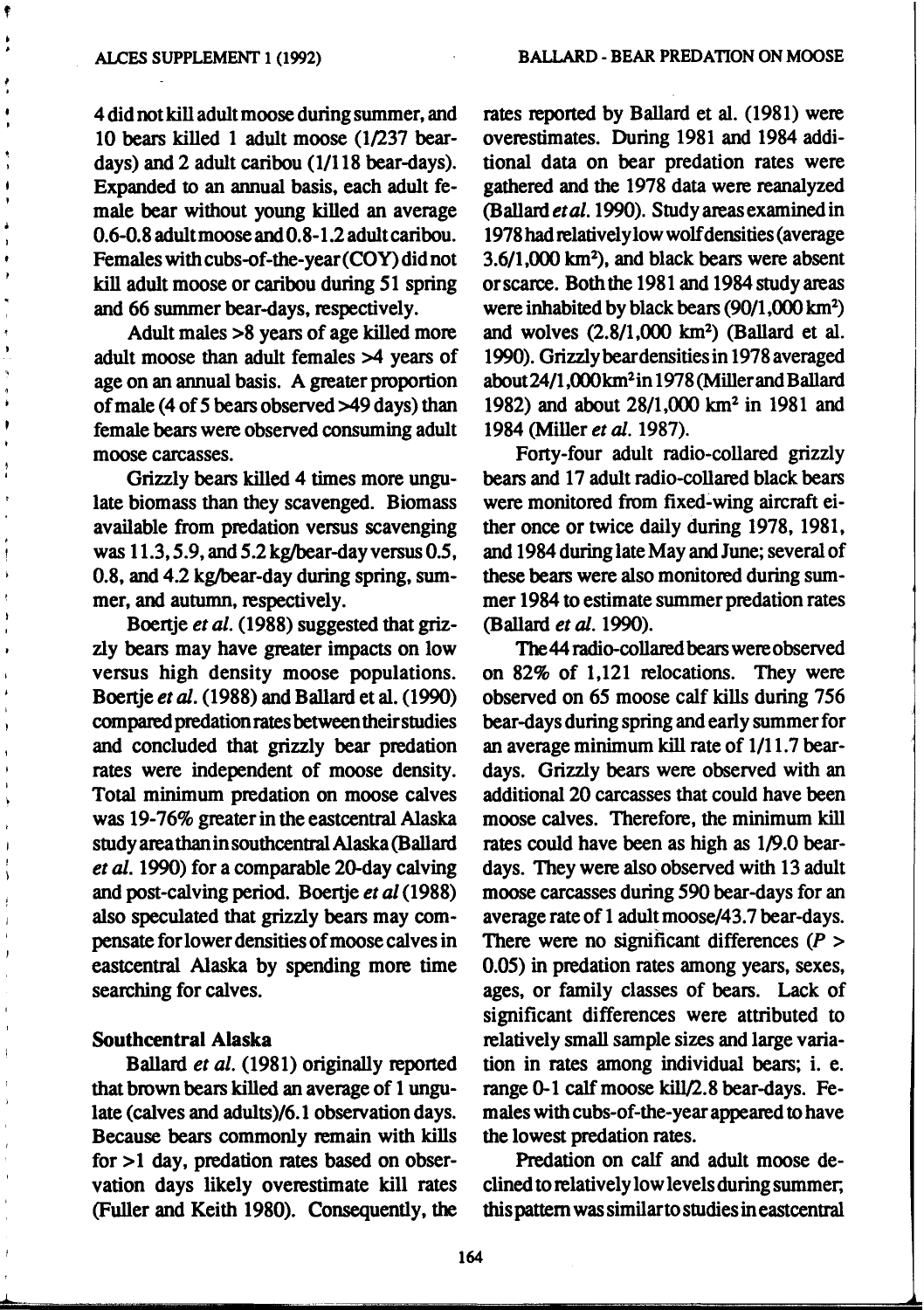Alaska (Boertje *et* al. 1988). Only 1 adult moose kill was observed for 17 bears but observability of the bears was low (44%).

Grizzly bears remained with calf carcasses for 0.4-38.6 hours. Eighty-eight percent of the calf moose carcasses were occupied <12 hours. Adult moose carcasses were attended an average of 66 hours (range = 8- 141 hrs).

Black bears in southcentral Alaska had relatively low rates of predation on calf moose, averaging 1 calf/40 bear-days (range  $= 0/29$ -1/5.7 bear-days). Male black bears appeared to prey more often on moose calves than females but differences were not significant  $(P > 0.05)$ . No adult moose were killed by radio-collared black bears. No kills of calf or adult moose were observed during summer.

## CALF MORTALITY STUDIES

## Eastcentral Alaska

As part of a multi-species predator-prey study, Boertje *et* al. (1985) studied the causes of moose calf mortality in a low density moose population  $(175/1,000 \text{ km}^2)$  where wolf densities had been reduced by a predator control program (Gasaway et al. 1990). Grizzly bear, black bear, and wolf densities were estimated at  $16$ ,  $8-11$ , and  $4/1,000$  km<sup>2</sup>, respectively.

Boertje *et* al. (1985, 1987) collared 33 neonate calves in 1984 (Table 1). Eighteen percent of the calves survived the first year with predation accounting for 85% of the deaths. Eight-four percent of the mortality occurred within 21 days of birth. Fifty-two percent of the calves were killed by grizzly bears followed by wolves and black bears that killed 15.1 and 3.0%, respectively. Twelve percent of the calves died from miscellaneous causes such as drowning.

## Kenai Peninsula, Alaska

Franzmann and Schwartz (1986) compared the causes of moose calf mortality in 2 different stages of forest succession on the Kenai Peninsula, Alaska. They tested the hypothesis that, because black bear density was related to the food resource, bears should be more abundant in older forests and consequently mortality rates on moose calves from black bear predation should be higher in oldgrowth forest.

Mortality rates of moose calves due to black bear predation in the younger forest (1969 bum) were the same (35%) as those in the older mature forest (1947 bum - 34%)(Table 1). Consequently they rejected their original hypothesis. They found no differences in mortality rates between sexes or twin versus single calves. They concluded that mortality rates of moose calves from black bear predation were independent of moose calf density.

Schwartz and Franzmann (1989, 1991) estimated that black bear densities in the 2 areas were similar (205 and 258 bears/1,000 km<sup>2</sup> in the 1947 and 1969 burns, respectively). They estimated that each adult bear killed an average of 1.2 and 6.2 moose calves in the 1947 and 1969 bums, respectively. Densities of moose calves were greater in the 1969 bum than in the 1947 bum. Moose densities were 3,700 and 1,000 moose/1,000 km2, respectively. Grizzly bear densities for the entire Kenai Peninsula were estimated at 23-28/ 1,000 km2 , but actual grizzly density in the study areas in relation to radio-collared calves may have been as low as  $12/1,000$  km<sup>2</sup> (C. C. Schwartz, Alaska Dep. Fish and Game, pers. commun.).

-I

## Southcentral Alaska

Ballard *et al.* (1981) were the first to report that grizzly bears could be a significant source of moose mortality in North America. Using mortality sensing radio collars (Ballard *et al.* 1979), they detennined that grizzly bears were responsible for 79% of the mortalities during the first 6 months of life. Other moose calf mortality studies have subsequently suggested that the most numerous of the bear species was also the most important source of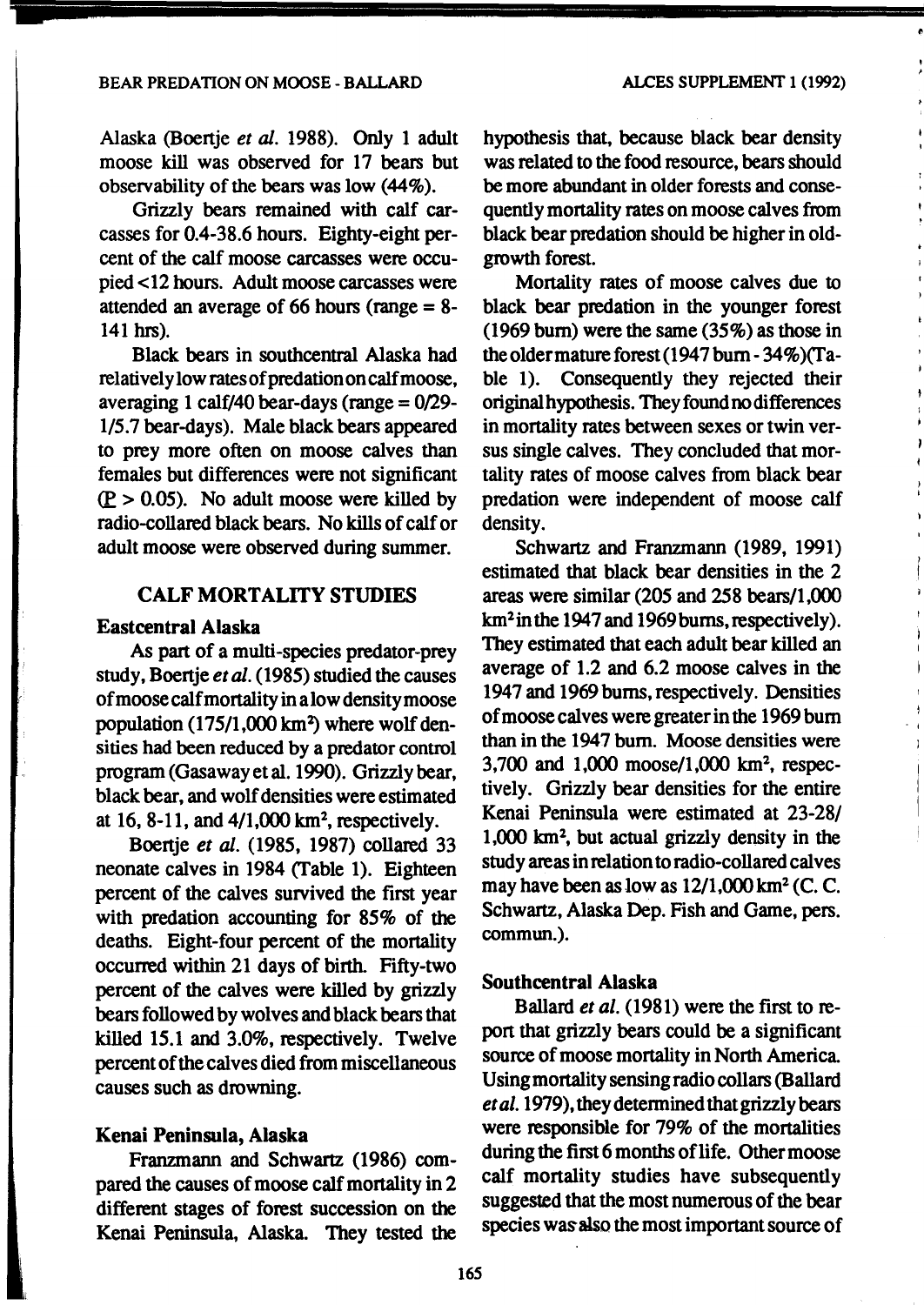$, , ,$ 

t

mortality (Ballard and Larsen 1987). Ballard *et* al. (1990) tested this hypothesis during 1984 by studying causes of moose calf mortality in an area where black bear, grizzly bear, and wolf populations were sympatric.

Grizzly and black bear densities were estimated based on mark-recapture techniques (Miller *et al.* 1987), and wolf densities were basedonknownnumbers within radio-collared packs (Ballard *et al.* 1987). Grizzly bear density was estimated at 28/1,000 km<sup>2</sup>, while black bear density was estimated at 90/1 ,000 km<sup>2</sup>. Differences in bear density were actually less than that reported in tenns of distribution of radio-collared moose calves, but black bears were at least twice as numerous as grizzlybears(Ballardetal1990). Wolfdensity was estimated at  $2.8/1,000$  km<sup>2</sup>.

Forty-six neonate moose calves were radio-collared in 1984 (Table 1- Area4). Only 17% of the calves sutvived to November with predation accounting for 84% of the mortality. Grizzly bears killed 24 (52%), black bears killed  $4(9\%)$ , and wolves killed  $3(7\%)$ . This pattern of mortality was similar to that reportedinallothermoosecalfmortalitystudies. Ballard *et al.* (1990) concluded that the causes of moose calf mortality were not directly proportional to predator or moose densities.

## New Brunswick

During 1983-85 11 moose calves were radio-collared to assess causes of mortality (Boer 1988). Eighty-two percent of the calves sutvived. Black bear predation and miscellaneous factors each accounted for 50% of the mortalities (Table 1). Black bears were the only predator species in the study area and Boer (1988) estimated that the population was moderately dense.

## Newfoundland

 $\overline{\phantom{a}}$ 

During 1983-88, 88 moose calves were radio-collared to assess causes of mortality in Newfoundland (W. E. Mercer, Newfoundland Wildlife Division, pers. commun.). Sev-

enty percent of the bonded calves sutvived to November (Table 1). Black bears killed 30% of the calves. Black bear densities were estimated at about 570/1,000 km<sup>2</sup> (S. Mahoney, Newfoundland Wildlife Division, pers. commun.). No other predator species of moose existed in the area. Moose densities were estimated at  $>3,000/1,000$  km<sup>2</sup> (W. E. Mercer, pers. commun.).

### Southwest Yukon Territory

Larsen et al. (1989a) studied the causes of moose calf mortality in southwest Yukon Territory during 1983 and 1985 using methods described by Ballard *et al.* (1979) and Ballard and Larsen (1987)(Table 1). Grizzly bear density was estimated at  $16/1,000$  km<sup>2</sup>. Black bear densities were not determined but were thought to be similar to grizzly bear densities. Similar to many other moose calf mortality studies, wolf densities were reduced during the study as part of a wolf removal program. Wolf densities in late winter prior to calf mortality studies in 1983 and 1985 were 5.9 and 2.2 wolves per  $1,000 \text{ km}^2$ , respectively.

Ninety-five (81%) of 117 radio-collared calves died over a 1 year period (Table 1). Of the 117 calves, 77 (66%) were killed by predators, of which grizzly bears killed 42%. There were no differences  $(P > 0.05)$  in causes of death between years or between collared and uncollared calves. Of 77 sites analyzed for predator sign, Larsen *et al.* (1989a) observed the predator at 39% of the sites. In contrast to Ballard *et al.* (1979, 1981) and Boertje et al. (1988), all but 1 calf moose killed by grizzly bears had been covered with dirt and vegetation.

Between parturition and 20 June, grizzlies and wolves accounted for 60 and 10% of the mortalities, respectively. After that date wolves caused 54% and grizzlies 27% of the mortalities.

Larsen *et al.* (1989a) observed 12 instances of bears feeding on calves: 2 were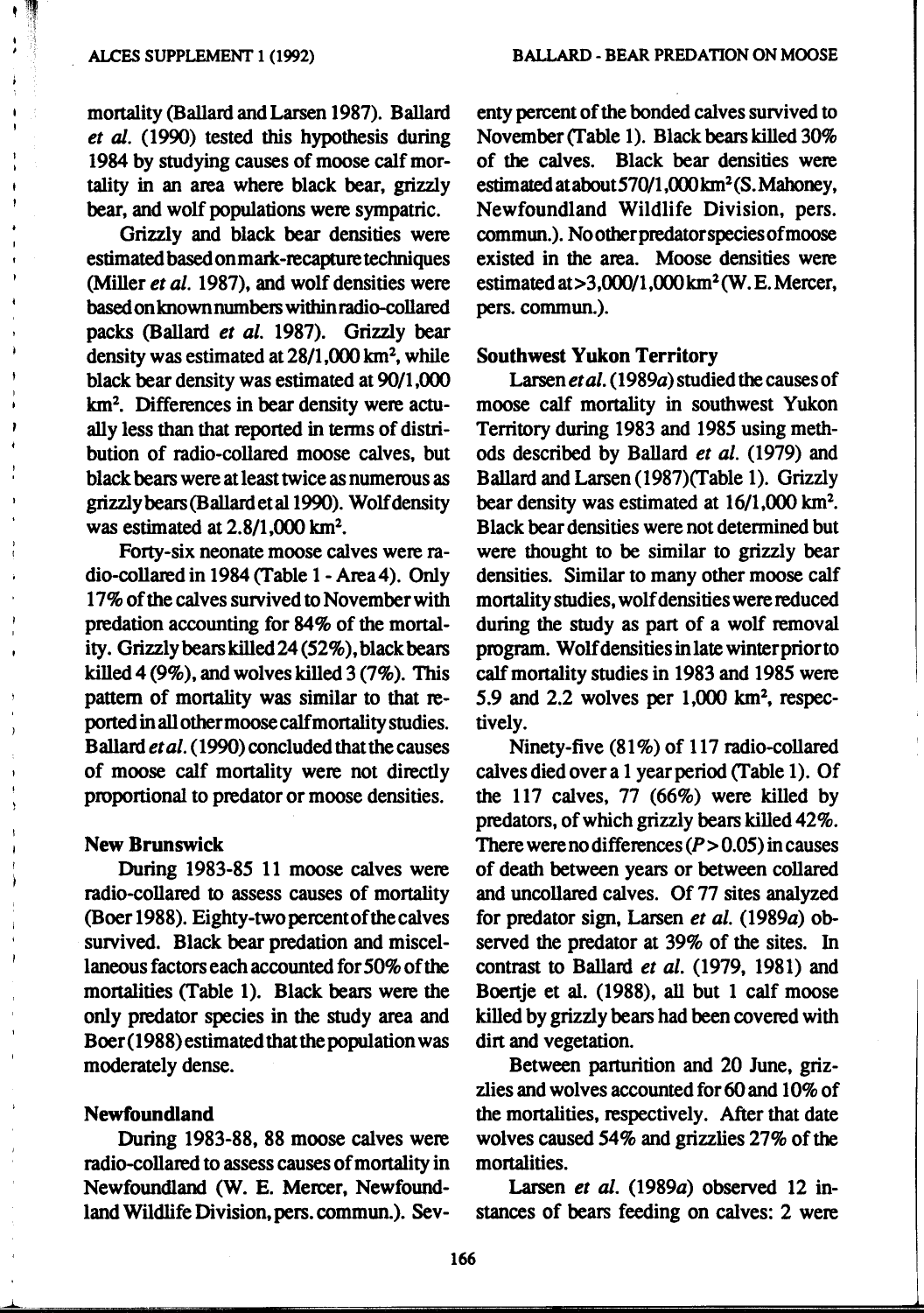| Area                                 | Southcentral Alaska |           |        |                     | Kenai Peninsula, AK |                       | <b>Southwest</b>    |                              |              |                         |                   |
|--------------------------------------|---------------------|-----------|--------|---------------------|---------------------|-----------------------|---------------------|------------------------------|--------------|-------------------------|-------------------|
|                                      | <b>Area 1-3</b>     | Area 1    | Area 4 | <b>Areas Pooled</b> | 1947 burn           | 1969 burn             | Yukon <sup>2/</sup> | Eastcentral<br><b>Alaska</b> | Saskatchewan | New<br><b>Brunswick</b> | New-<br>foundland |
| Years                                | 1977, 1978          | 1979      | 1984   | 1977-84             | 1977, 1978          | 1981, 1982            | 1983, 1985          | 1984                         | 1982         | 1983, 1985              | 1983-88           |
| No. calves                           | 124                 | 28        | 46     | 198                 | 47                  | 74                    | 117                 | 33                           | 12           | 11                      | 88                |
| Causes mortality (%)                 |                     |           |        |                     |                     |                       |                     |                              |              |                         |                   |
| <b>Grizzly Bear</b>                  | 41.9                | 42.9      | 52.2   | 44.0                | 6.4                 | 2.7                   | 41.9                | 51.5                         |              |                         |                   |
| <b>Black bear</b>                    |                     |           | 8.7    | 2.0                 | 34.0                | 35.1                  | 3.4                 | 3.0                          | 50.0         | 9.1                     | 30.0              |
| Grizzly & Black                      |                     |           |        |                     |                     | 2.7                   |                     |                              |              |                         |                   |
| Wolf                                 | 1.6                 |           | 6.5    | 2.5                 | 6.4                 | 1.4                   | 17.9                | 15.2                         |              |                         |                   |
| Unknown predation                    | 2.4                 |           |        | 1.5                 | 4.3                 | 2.7                   | 2.6                 |                              |              |                         |                   |
| Miscellaneous                        | 4.8                 | 14.3      | 13.1   | 8.1                 |                     | 6.5                   | 6.0                 | 12.1                         |              | 9.1                     |                   |
| Unknown causes                       | 3.2                 |           | 2.2    | 2.5                 | 1.3                 | 1.4                   | 9.4                 |                              |              |                         |                   |
| Surviving (%)                        | 46.0                | 42.9      | 17.4   | 39.4                | 44.6                | 48.5                  | 18.8                | 18.2                         | 50.0         | 81.8                    | 70.0              |
| Density (No./1,000 km <sup>2</sup> ) |                     |           |        |                     |                     |                       |                     |                              |              |                         |                   |
| <b>Grizzly Bear</b>                  | 24                  | 10        | 28     | $24 - 28$           | $12 - 28$           | 12-28                 | 16                  | 16                           | 0            | $\bullet$               | $\bullet$         |
| <b>Black bear</b>                    | $\bullet$           | $\bullet$ | 90     | 0-90                | 205                 | 258                   | $16^{10}$           | $8 - 11$                     | 200-400      | mod.?                   | 570               |
| Wolf                                 | $1.8 - 3.6$         | 2.3       | 2.8    | $1.8 - 3.6$         | 11                  | 11                    | 4.1 <sup>5</sup>    | 4.0                          | low?         | m                       | o                 |
| Moose                                | 650                 | 700       | 892    | 650                 | 1,000               | 3,700                 | 220                 | 175                          | 450          | 7                       | 3,000             |
| <b>Predation Rate</b>                |                     |           |        |                     |                     |                       |                     |                              |              |                         |                   |
| Grizzly bear                         |                     |           |        |                     |                     |                       |                     |                              |              |                         |                   |
| calves/bear/day                      |                     |           |        | 0.097               |                     |                       | $0.085^{4}$         | 0.143                        |              |                         |                   |
| adults/bear/day                      |                     |           |        | 0.023               |                     |                       |                     | 0.022                        |              |                         |                   |
| <b>Black bear</b>                    |                     |           |        |                     |                     |                       |                     |                              |              |                         |                   |
| calves/bear/day                      |                     |           | 0.025  |                     | $0.019^{4/2}$       | $0.103$ <sup>g/</sup> |                     |                              |              |                         |                   |
| Source <sup>9/</sup>                 | $\mathbf{1}$        | $\bullet$ | 3      | 3, 4                | 10, 12              | 9, 12                 | $\mathbf{11}$       | 7, 8, 15                     | 5, 13        | 8                       | 14 <sub>1</sub>   |

Table 1. Causes of mortality and survival rates of radio collared moose calves to November in relation to observed predation rates and predator densities in North America. in North America.  $\mathbb{R}$ 

 $^{b}$  Black bear densities were not estimated but were thought to be similiar to grizzly bear densities (D. G. Larsen, pers. commun.).

Average late winter denalty lor 1983 and 1985.

Assumes all mortalities occurred between birth and mid-July, I.e., 60-day period. Derived by dividing estimated number of calves killed by 60 days.

1 = Ballard et al. 1982; 2 = Ballard and Miller 1990; 3 = Ballard et al. 1990; 4 = Ballard et al. 1991; 5 = Beaulieu 1984; 6 = Boer 1988; 7 = Boerlje et al. 1987; 8 = Boerlje et al. 1988;<br>9 = Franzmann and Schwartz 1986; 1

trl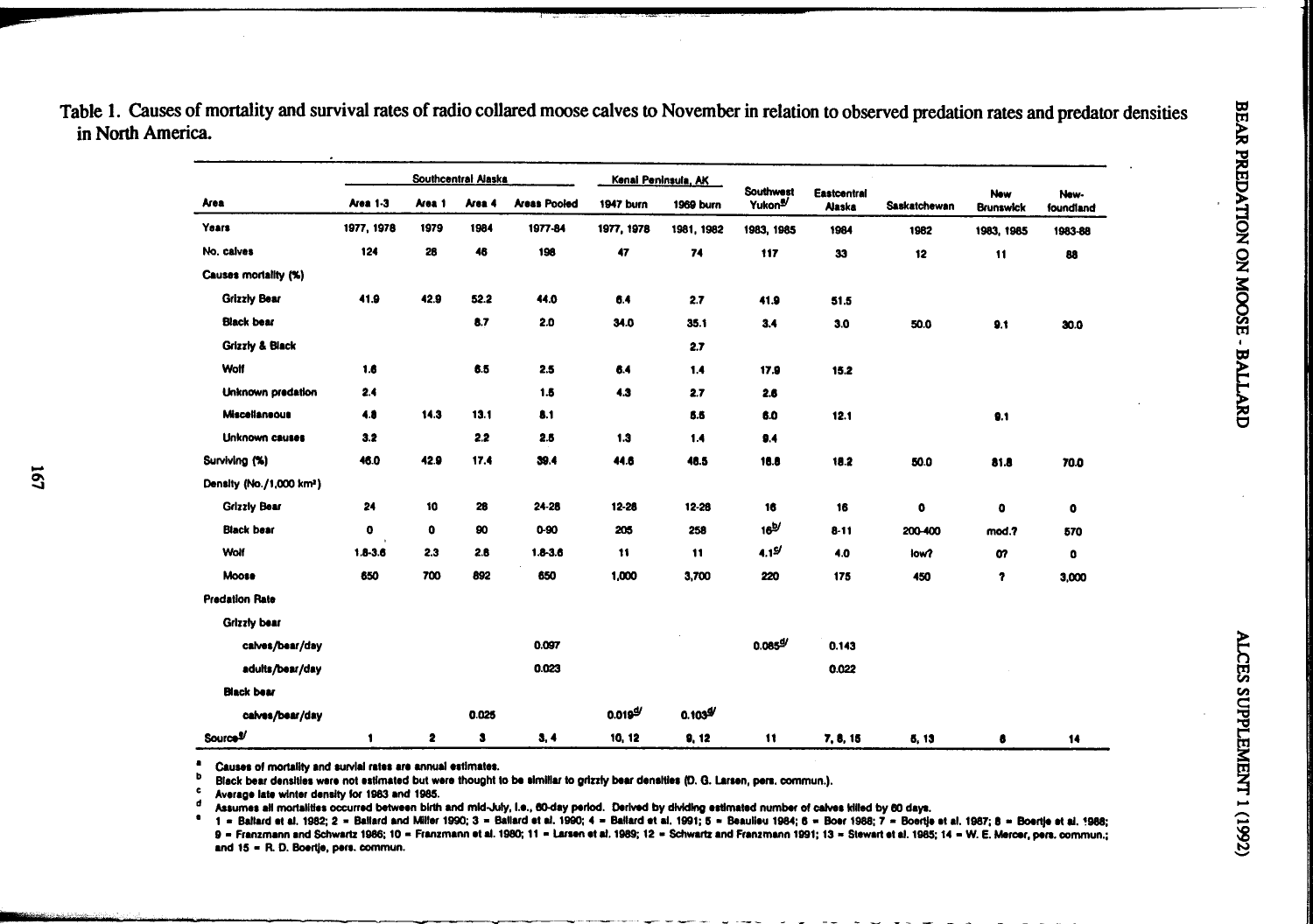females with  $COY(16.7\%)$ , 5 were with yearling or larger offspring  $(41.7\%)$ , 3 were single males (25.0%), and 2 were unknown sex, age or family status  $(16.7\%)$ . They estimated that 49 adult (>6 years-of-age) grizzly bears would kill250 calves annually. This extrapolated to about 5.1 calves/adult bear/year or 1 calf moose/11.8 bear-days within a 60-dayperiod.

Forty-six percent  $(n = 44)$  of 96 calves died by 20 June,  $68\%$  (n = 65) by 1 Nov, and 75% for the year. There were no significant differences ( $P < 0.05$ ) in annual survival of calf moose between sexes, ages of cows, collared versus uncollared calves, birthdate, or how many days it survived (Larsen *et* al. (1989a).

Grizzly bears, wolves, and hunting accounted for *50,* 26, and 9 % of the annual mortalities ( $n = 534$ ) to the moose population. Mortalities of calves compared to adults and yearlings were 61 versus 16% by grizzlies, 25 versus 30% by wolves, and 0 versus 39% by hunting. Predation by grizzly bears was the dominant proximate cause of all major sources of moose mortality and the major factor limiting moose population growth.

## BEAR REMOVAL PROGRAMS

Since the Second Moose Symposium, several studies have attempted to evaluate the role of bear predation in limiting moose populations. These studies have reduced bear densities through sport hunting or experimental removal programs. All black bear removal studies were conducted as agency control programs while grizzly bear programs have attempted to lower grizzly bear densities by liberalizing sport hunting seasons and increasing bag limits.

#### Eastcentral Alaska

..l...,..\_\_\_\_\_

Gasaway *et al.* (1990) evaluated the roles of wolf and grizzly bearpredationineastcentral Alaska by reducing wolf and bear densities through agency control programs and by liberalizing bear hunting seasons and bag limits.

Reduced wolf densities failed to significantly *(P>* 0.05) improve moose calf survival. Moose calf mortality studies (Boertje *et al.* 1987) suggested that wolves were not the predominant limiting factor of moose calf survival. Grizzly bear densities had been estimated at 16/1,000km<sup>2</sup> • Between 1982-88,annualbear harvest rates averaged 8%. This harvest rate probably exceeds sustained yield levels (Miller 1990) and would cause a slow decline in the bear population but would not likely produce large measurable changes in calf survival. Gasaway *et al.* (1990) reported that recruitment appeared to improve as a result of the predator control programs but the differences were not statistically significant  $(P > 0.05)$ . They concluded that, had the numbers of the predominantpredator(i.e., grizzly bears) been severely reduced, moose calf survival would have significantly increased.

## Southcentral Alaska

During the 1980's management biologists attempted to reduce grizzly bear densities over large areas of southcentral Alaska through liberalized sport hunting regulations (Miller 1990). These efforts were the result of moose calf mortality studies and significant increases in moose calf survival following a 60% experimental reduction in bear densities (Ballard *et al.* 1981, Ballard and Larsen 1987, Ballard and Miller 1990). Unfortunately, these reduction efforts were not accompanied byspecificmanagementobjectivesorresearch proposals to evaluate effects on bears ormoose (Miller and Ballard 1992). The bear population was reduced by about 36% between 1980 and 1987. The moose population in southcentral Alaska increased during this period (Ballard *et al.* 1991), but isolating factors responsible for the increase were impossible. Ballard et al. (1991:67) stated "lower predator densities, mild winters, and conservative harvest strategies resulted in an increase in the moose population". Reductions in bear density may have altered the rate of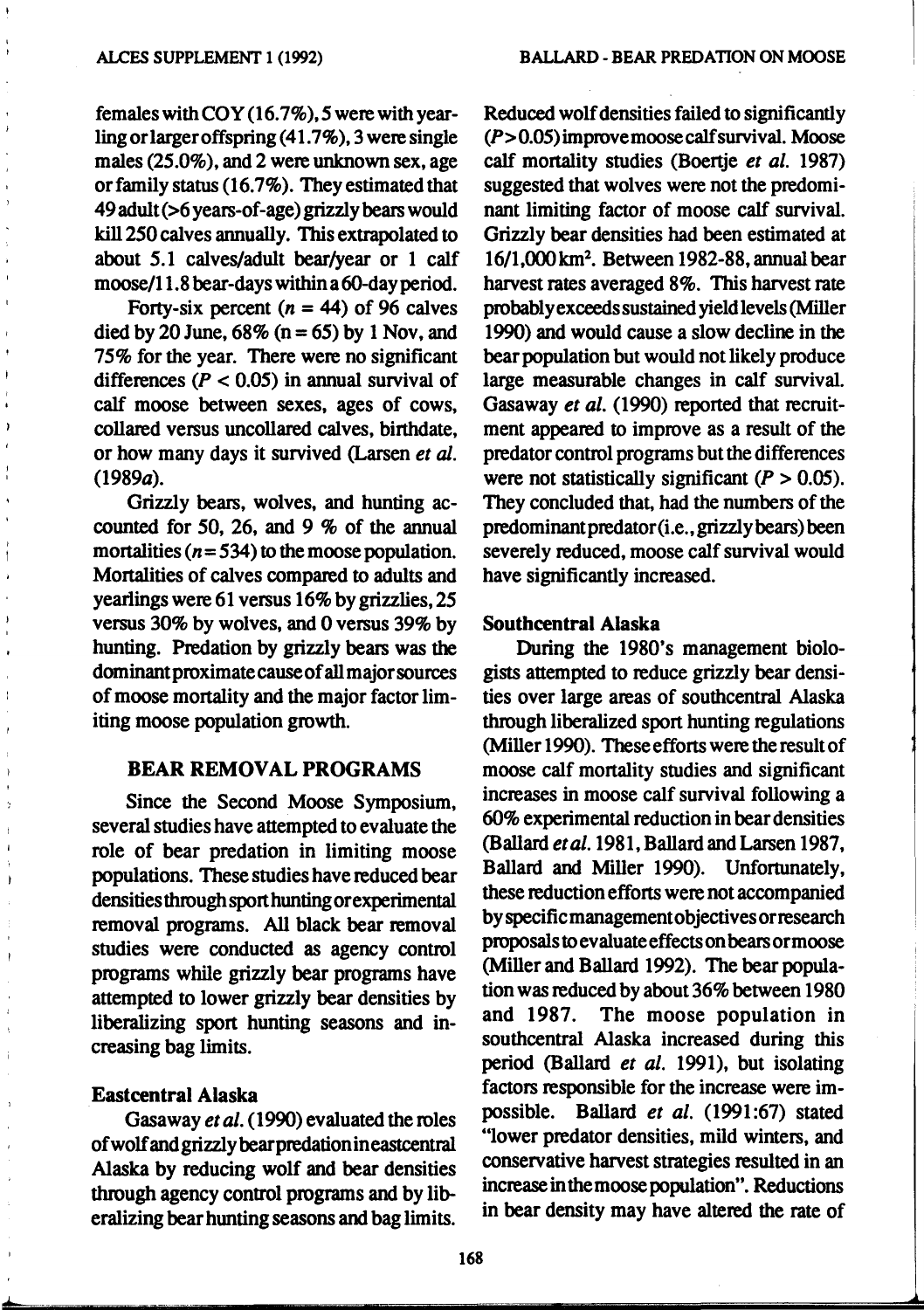#### BEAR PREDATION ON MOOSE- BALLARD

increase in the moose population, but it probably would have increased anyway without reducing bear numbers. Comparisons of calf:cow ratios in the area where moose calf survival significantly improved following the bear transplant in 1979 illustrate this point This area's bear population was probably reduced proportionately more than other areas; however, calf:cow ratios appeared fairly stable from 1980 through 1988 while the moose population increased, as evidenced by mooseobserved/hourofsurvey(Fig.1). There are >4 possible explanations for apparent lack of improvement in moose calf survival (Miller and Ballard 1992): 1. The moose population was nearing carrying capacity and bear predation became more compensatory to other mortality factors; 2. The wolf population increased while bear reductions were in progress and thus the calves "saved" by reducing bears were now being killed by wolves; 3. Sex -age composition survey data were too variable to detect slow increases; and 4. Other unknown factors, or some combination of

factors negated the effects of reduced bear densities. As a result of these findings, Miller and Ballard (1992) cautioned moose managers not to routinely liberalize bear hunting regulations with the express purpose of increasing moose calf survival.

## **Quebec**

Crete and Jolicoeur (1987) tested the hypothesis that wolves and black bears were keeping the moose population below habitat carrying capacity. They reasoned that moose calf survival and density should increase if predator populations were significantly reduced. They manipulated wolf densities in 1 area, black bears in another, and examined 1 area with no predator manipulation.

Moose densities in the study areas appeared to level off at 400-500 moose/1,000 km2 in the absence of hunting. Removal programs reduced wolf density from 21 to 8- 11 wolves/1,000 km2, while wolf density in the unmanipulated area ranged from 8-15/ 1,000km<sup>2</sup> • Black beardensitypriorto control

# MOOSE COUNT AREA 3 - GMU 13 CALVES/100 COWS & MOOSE OBSERVED



#### $\blacksquare$  CALVES/100 COWS  $\Box$  MOOSE/HR

Fig. 1. Moose observed per hour of survey and ratios of calves: 100 cows observed during autumn surveys within Moose Count Area 3 from 1970 through 1989 within southcentral Alaska. (Wolves were controlled during 1976-78 and grizzly bears were transplanted from the area in 1979 [see text, Ballard *et* al. 1987, Miller and Ballard 1982]).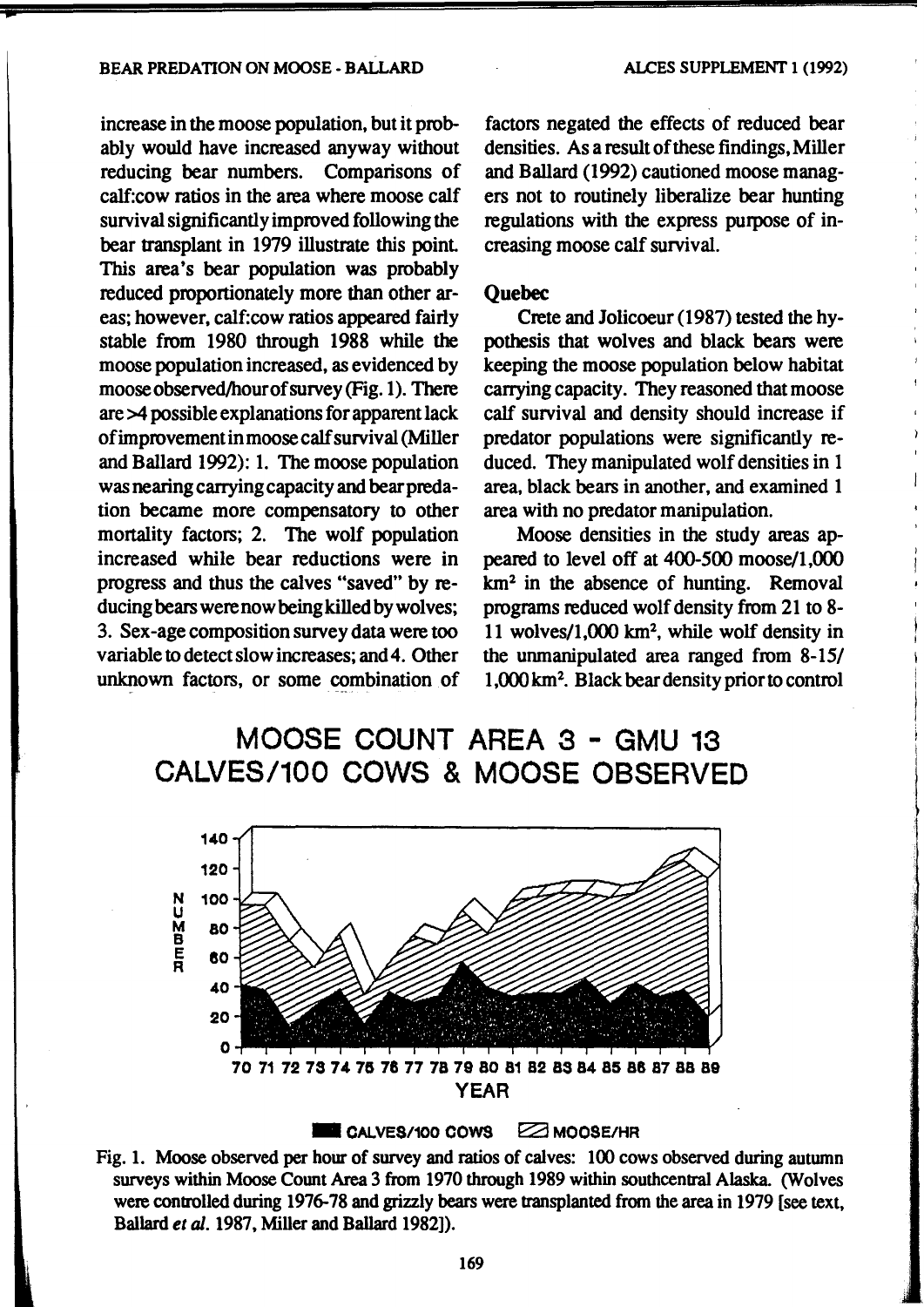was estimated at 230/1,000 km<sup>2</sup> but may have been as high as  $300 - 400/1,000$  km<sup>2</sup>. They removed 25-30 bears/year resulting in a harvest density removal of70/l ,000 km2 or about 20-30% of the bear population.

There were 80 calves:lOO cows in the wolf removal area and the unmanipulated area following treatment. Calf:cow ratios in the bear removal area were higher (110: 100) than in the other 2 areas, but the differences were not statistically significant (Crete and Jolicoeur 1987). They concluded that the lack of statistical differences was due to insufficient reductions of predator populations, annual and regional variations among study areas, sampling error, small sample sizes, and proximate small study areas.

Messier and Crete (1985) had earlier questioned whether black bear predation on moose was density dependent. Crete and Jolicoeur (1987) stated that the improved calf moose survival seemed proportional to the number of bears killed/10  $km^2$  rather than to the numbers of bears removed per moose, thereby indicating that bear predation is not density dependent.

## Saskatchewan

 $\perp$ .

Stewart et al. (1985) reported that the moose population in the 1970's in eastcentral Saskatchewan exhibited characteristics similar to those elsewhere in North America where predation was suspected of limiting moose population growth. Calf:cow ratios in early winter declined from 60-80 calves: 100 cows in mid 1970's to 30-40:100 in late 1970's and early 1980's. Moose studies indicated that most cows were producing calves, but only 32calves:100 cows were present by September (Kowal and Runge 1981).

Six of 12 radio-collared calves were killed by black bears in Saskatchewan (Beaulieu 1984). Consequently, they selected 2 study areas (Area  $1-90 \text{ km}^2$  and Area  $2-130 \text{ km}^2$ ) to test the hypothesis that predation by black bears was limiting the moose population. They

attempted to remove all bears from each area for only 1 year (Area 1 in 1983 and Area 2 in 1984). Removal of black bears resulted in density estimates of 130 and 180 bears/1,000 km2 , respectively. Moose calf:cow ratios from bear removal areas were compared with ratios in unmanipulated areas.

Moose calf:cow ratios in the bear removal area were about twice as large as those in the unmanipulated areas during 1983 and 1984; 80 and 87 calves per 100 cows in bear removal areas versus 40 and 39 calves per 100 cows in unmanipulated areas for Areas 1 and 2 during 1983 and 1984, respectively. In the following year when no bears were removed, calf:cow ratios declined in each area and were not different from unmanipulated areas. However, the proportions of yearlings in the herd increased from 5-24% following the reduction, suggesting high survival of the improved cohort.

Stewart *et al.* (1985) suggested that the bear removal programs did not provide lasting relief from predation because calf:cow ratios declined the following year when bear removal ceased. However, because of the large improved calf cohort entering the yearling age class, calf:cow ratios would be expected to temporarily decline below the initial high levels but remain above precontrol levels for a 1-2 year period until the improved cohorts reach productive age classes and then ratios should continue to increase (Miller and Ballard 1992).

Based on bear removal rates, Stewart *et al.*  (1985) estimated that black bears had been killing 40-48% of the moose calves in their study areas. Where high density black bear populations had been heavily hunted, moose calf:lOO cow ratios were as high as 60-80 calves/100 cows during early winter surveys (Stewart *et* al. 1985).

#### DISCUSSION

Moose calf mortality studies have now been conducted in 7 geographic areas within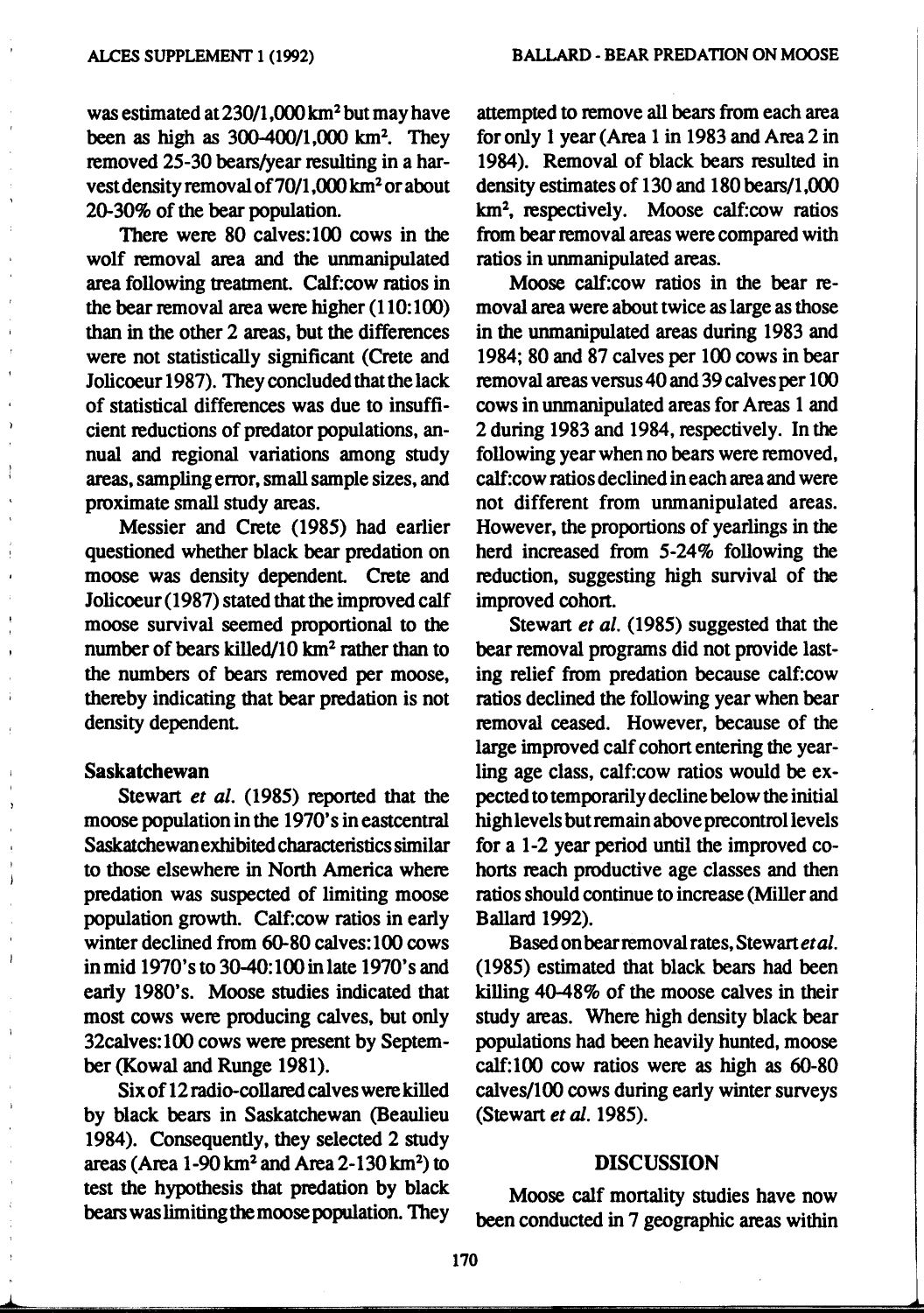at least 10 different study areas of North America. In all, predation by grizzly or black bears has been the most important source of mortality (Table 1). Calf mortality rates due to grizzly bear predation have ranged from 2.7-52.2%, with the lower rates associated with relatively low grizzly bear densities (12/ 1,000 km2 ) and when black bears have been 10 times more numerous. Mortality rates from black bear predation have ranged from 2-50% when bear densities range from 16- 570/1000 km<sup>2</sup>.

Moose calf mortality attributable to wolf predation has been relatively low (i.e., <18%) in relation to that caused by grizzly bears in the  $10$  study areas (Table 1). Spring wolf densities in these areas have ranged from 1.8- 5.9/1,000 km<sup>2</sup>. These low rates of mortality due to wolf predation appear to contradict the projected impacts derived by other types of data. For example, significant  $(P < 0.05)$ correlations between spring wolf densities and subsequent autumn moose calf:cow ratios in southcentral Alaska (Ballard *et al.*  1987) suggested that wolf predation accounted for a larger percentage of the calf mortality than indicated by collared calf survival data (Table 1). Wolf scats collected from den and rendezvous sites in that area suggested that about 35% of the biomass of the wolf's diet during that time period was composed of calf moose. Extrapolation of the latter estimate to the moose population suggested that wolves were annually killing 3.4 to 8.9% of the moose calves born (Ballard 1992). Also, aerial observations of radio-collared wolf packs indicated that 30% of the classified moose kills during May and June were composed of calf moose (Ballard *et al.* 1987). Similar discrepancies also occurred in the Yukon Territory (D. G. Larsen, Yukon Dep. Renewable Resources, pers. commun.). Based upon the above observations I speculate that the low incidence of mortality due to wolf predation may be due to wolves avoiding radio-collared moose calves, small sample sizes, sampling

error, or other unknown factors.

Grizzly bears appear to become significant causes of calf moose mortality when bear densities are  $> 16/1,000$  km<sup>2</sup> even when black bears and wolves occur at similar densities (Table 1). They also can be a significant source of adult moose mortality (Boertje *et al.*  1988; Ballard et al. 1990, 1991; Larsen et al. 1989), but additional studies are needed to clarify relationships. Black bears, on the other hand, can be a significant cause of calf moose mortality when they greatly outnumber grizzly bears and/or wolves by at least a factor of 10 or when they are the only bear species present or their densities are  $>200/1,000$  km<sup>2</sup> (Table 1). They are not effective predators when they outnumber grizzlies by a factor of 4 or wolf numbers by a factor of 30. They are not important predators of adult moose. Predation by either of the 2 bear species does not appear to be proportional to bear density (Ballard et al. 1990).

All moose calf mortality studies conducted thus far have found no differences  $(P > 0.05)$ in mortality rates by sex or between single and twin calves (Ballard *et al.* 1991, Boertje *et al.*  1987, Franzmann and Schwartz 1986, Larsen *et* al. 1989a, and Schwartz and Franzmann 1991). Capture induced-mortalities, usually from abandonment, have averaged 9.2%  $(range = 2-28\% [Livezey 1990]).$  Captureinduced mortality rates have been lowered by reducing handling time, using sterilized gloves and collars, and by reducing disturbance as much as possible (Ballard *et al.* 1979, Boertje et al. 1987 ,Larsen and Gauthier 1989, Livezey 1990). Excluding capture related mortalities, there have been no significant differences (P > 0.05) in timing of mortality and mortality rates between collared and uncollared moose calves suggesting that collaring did not predispose the calves to death (Ballard *et al.*  1981, 1991; Larsen and Gauthier 1989; Larsen *et* al. 1989).

In studies where predation from grizzly bears has been the largest cause of mortality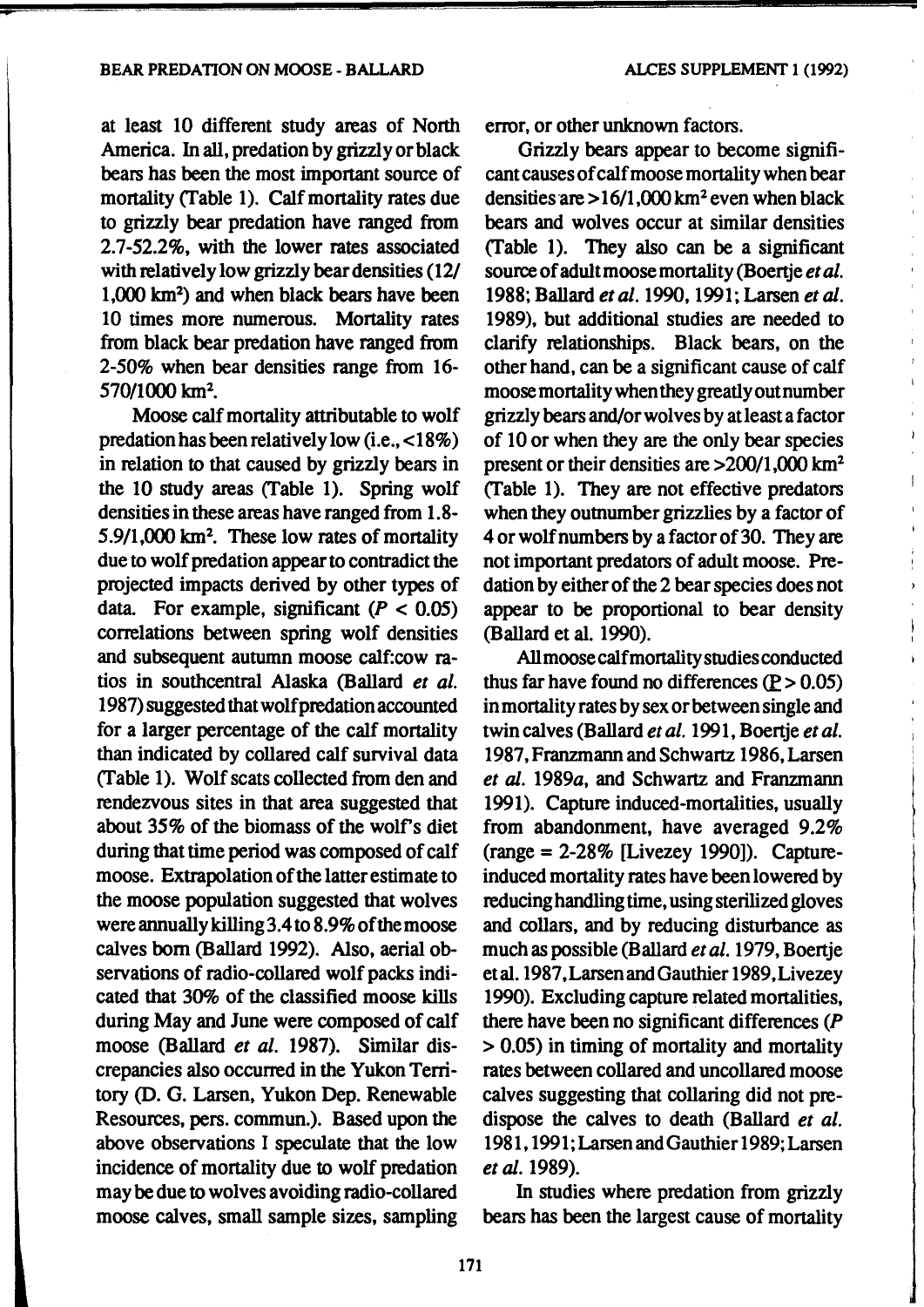all investigators have classified such mortality as additive. Grizzly bear and moose densities in such studies have ranged from 10-28 and 175-900/1,000 km2 , respectively (Table 1 ). Predation by black bears and wolves in the latter studies may have been partially compensatory. In studies where black bears have been the largest cause of moose calf mortality, both bear and moose densities have been high, i. e. 200-570 and 500-3,700/1,000 km<sup>2</sup>, respectively (Table 1). On the Kenai Peninsula, Alaska, black bears were nearly 10 times more dense than grizzly bears and moose densities ranged from  $1,000$  to  $3,700$  km<sup>2</sup>. In that case predation by black bears was probably a compensatory fonn of mortality because a moderate number of calves survived during spring through autumn only to die of starvation during winter (Schwartz and Franzmann 1990). In Saskatchewan where moose densities were lower (i.e. 450/1,000 km2 ), predation by black bears was probably an additive fonn of mortality because annual calf survival increased for the short term following reductions in bear densities (Stewart *et* al. 1985).

Schwartz and Franzmann (1990) suggested that predation and habitat quality operate in concert to control moose numbers on the Kenai Peninsula, Alaska. Such mortality acts in a compensatory or additive fashion depending upon habitat quality, predator density, or winter weather. They proposed that moose rates of increase and decrease and absolute density were influenced by predator densities similar to those in other North American studies (Ballard and Larsen 1987, Crete 1987, Gasaway et al. 1983).

Several biologists have suggested that mortality is increasingly compensatory as ungulates approach habitat carrying capacity but additive when populations are at low densities (McCullough 1979, 1984; Crete 1987; Gasaway *et* a/1990). Predation from black bears is largely compensatory in areas where high density moose populations are near habitat carrying capacity, such as the Kenai Peninsula, Alaska. An increasing proportion of predation from bears is additive in many other areas of North America as moose densities decline below 700/1,000 km<sup>2</sup>. Bear predation may be totally additive atlow moose densities (i.e., 175/1,000 km2 ) such as in eastcentral Alaska.

There appeared to be an inverse relationship between causes of mortality due to grizzly bear predation with moose density (Table 1). Comparisons of grizzly bear predation rates with moose densities from 3 studies suggests that predation rates were not related to moose density. The former relationships included all studies where grizzly and black bear populations occur sympatrically and where relatively reliable estimates of both bear and moose density have been reported. These relationships suggest that predation from grizzly bears can have a disproportionately greater impact on low versus high density moose populations.

Comparison of calf mortality due to black bear predation with moose densities suggests no relationship between moose density and mortality (Table 1). Predation rates by black bears on moose calves in 3 studies appeared related to moose density.

## Theories of Population Regulation and Limitation.

Where moose constitute the principal prey species in multiple predator ecosystems containing wolves and 1 or 2 bear species, moose populations can be limited at low densities for decades. This theoretical model is referred to as the low density equilibrium model (LDEM) and has been proposed by Messier and Crete (1985),Crete(1987,1989), VanBallenberghe (1987), Bergerud and Snider (1988), and Gasaway *et al.* (1990). Based upon the findings of Boertje et al. (1988) and Ballard et al. (1990) that grizzly bear predation rates were independent of moose densities, Gasaway *et al.* (1990) suggested that such density-inde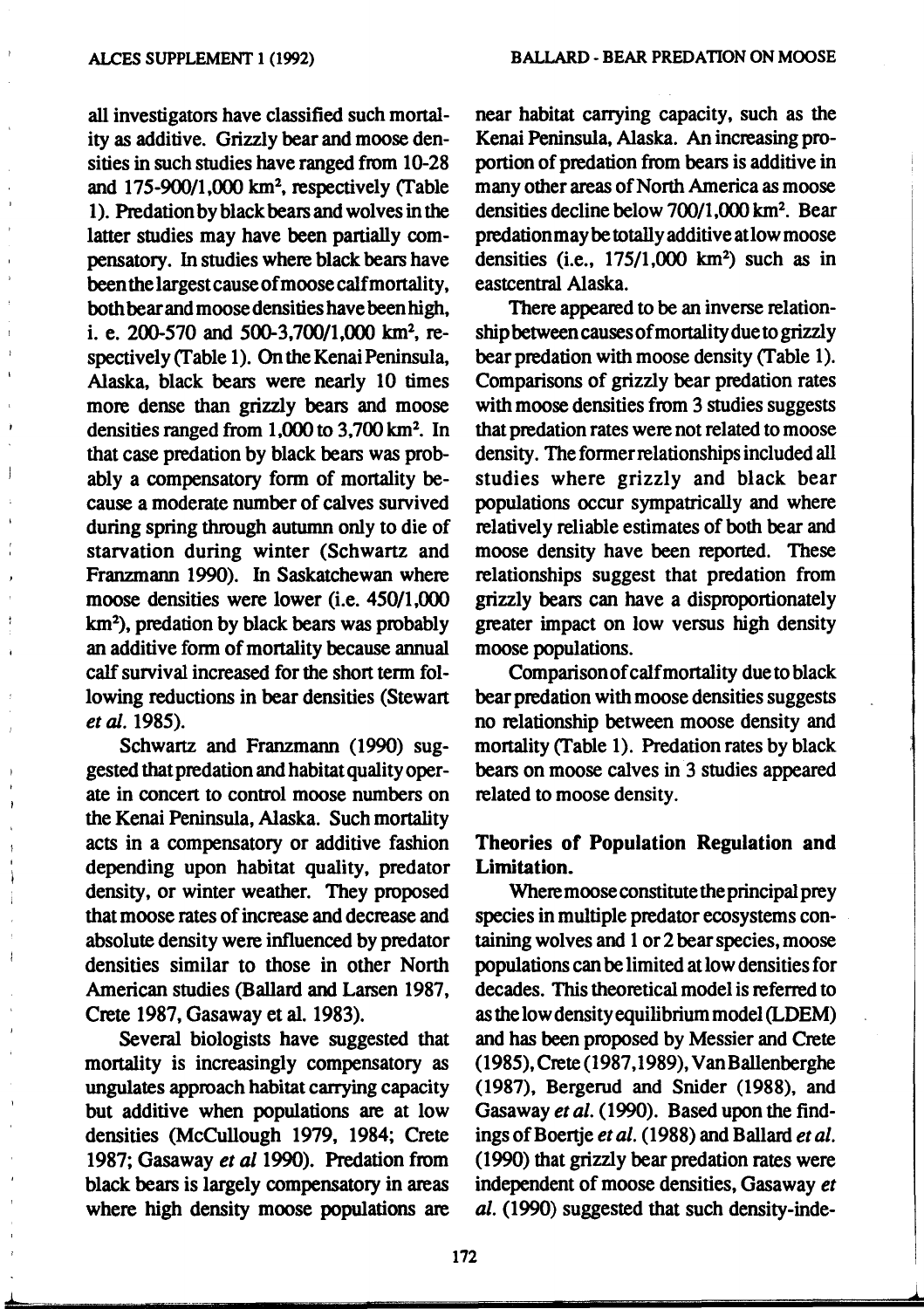pendent processes could be a major factor in determining the set point equilibrium and relative range of moose densities.

There does not appear to be any regulatory feed-back between bear and moose populations and thus moose populations limited by bear predation could remain at low densities for extended time periods. Removing or reducing bear predations in some situations may allow moose populations to stabilize at higher densities through density-dependent processes.

Van Ballenberghe (1987) suggested that moose populations which are preyed upon by single species such as wolves (or pemaps bears), where alternate prey are scarce, tend to undergo what he termed recurrent fluctuations. He stated that an important distinction between recurrent fluctuations and low density equilibriums are that moose in the former may periodically escape predation, while those in the latter are held at low densities for long periods.

Results of all moose calf mortality studies indicate that bear predation is a significant cause of calf moose mortality. Bear predation can obviously be an important population limiting factor. Evidence collected thus far suggests that bear predation may not be a regulatory factor.

## Management Implications

Moose populations limited by predation may increase dramatically when bear populations are reduced. The response of a moose population to predator removal depends upon the moose populations relationship to habitat carrying capacity and the distribution and densities of other predator species. In southcentral Alaska a temporary 60% reduction in grizzly bear densities accompanied by low wolf densities and mild winter conditions resulted in significant short term improvements in moose calf survival (Ballard and Miller 1990). Whether smaller reductions in bear numbers would increase calf survival

proportionately and when such mortality changes from largely additive to compensatory mortality is not known. However, a 36% reduction in grizzly bear numbers over a 7 year period with moose densities approaching 775-925/1,000 km<sup>2</sup> (Miller and Ballard 1992) failed to improve moose calf survival. A number of potential explanations exist for the lack of increase *(see* Bear Removal Programs - Southcentral Alaska), but no conclusive evidence is available. Although bear reduction programs may be helpful in elevating low density moose populations, they may not be necessary or worthwhile in moderate density moose populations (i.e., southcentral Alaska).

When moose populations are limited at low densities due to grizzly bear predation I speculate that large (>50% density) reductions may be necessary to achieve measurable increases in moose calf survival. No differences in grizzly bear predation rates on calf moose by sex, age, or family status of bear, lack of a relationship between moose densities and bear predation rates, and the facultative nature of bear predation suggests that large reductions in bear numbers would be necessary to achieve elevated moose densities.

In addressing declining moose populations, Ballard *etal* (1991) suggested that any management action should satisfy 2 important criteria: ( 1) high likelihood of attaining the immediate objective, and (2) side effects which are predictable, easily measurable, moderate in magnitude, of short duration, and easily reversible. Management options can involve no action, reducing human harvest, reducing bear densities, reducing wolf densities, orvarious combinations. Because grizzly bears have been eliminated from more than half of their range in North America, and because of their low reproductive rates, relatively low densities, and the difficulty of detecting and/or managing changes in bear populations, I recommend that managers not routinely manipulate grizzly bear populations to improve moose calf survival. Until prop-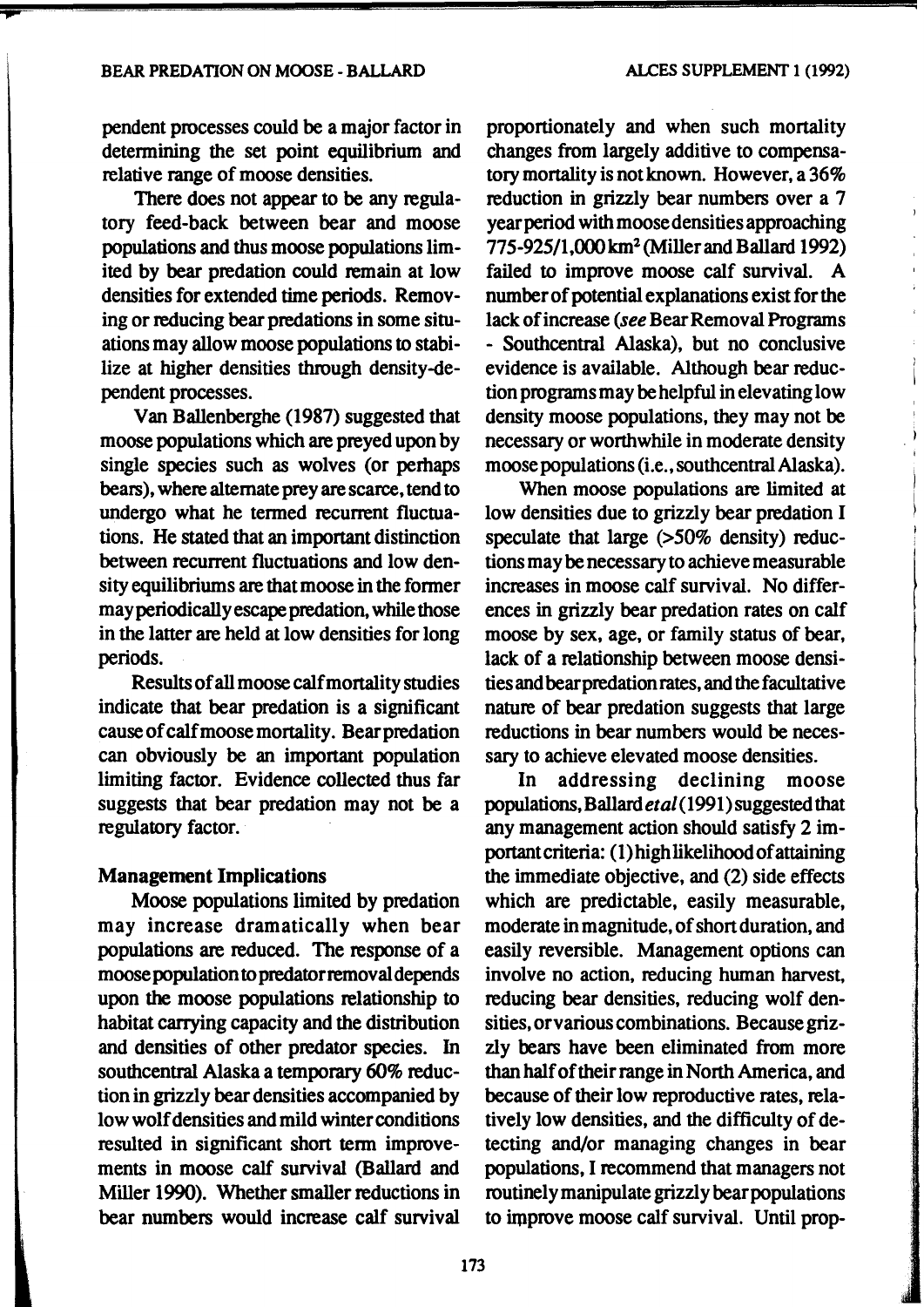erly conducted research programs provide managers with guidelines for managing bearmoose relationships purposeful reductions in bear numbers should only occur as part of well-designed research programs aimed at clarifying important ecological relationships. If predators must be managed, managers should first focus their efforts on black bears and/orwolves which have higher reproductive rates and consequently greater rates of population increase. Such populations are more forgiving of mistakes and can rebound quickly so long as adequate habitats are provided.

Ballard and Larsen (1987) and Van Ballenberghe (1987) at the Second Moose Symposium advocated additional and continued long-term research concerning bearmoose relationships. There are now fewer ongoing studies of bear-moose relationships than there were in 1984. The relatively low number of studies contained within this review suggest we barely have scratched the surface of understanding much less managing multiple species predator-prey interactions.

#### SUMMARY

Grizzly bears become significant sources of moose calf mortality when their density exceed 16/1,000 km<sup>2</sup>. Black bears are a significant source of mortality when they out number grizzly bears and wolves by factors of 10 and 30, respectively or their densities are  $>200/1,000$  km<sup>2</sup>. Mortality due to bear predation can be compensatory or additive depending upon the moose populations relationship to vegetative carrying capacity. Causes of moose calf mortality are not proportional to either bear or moose densities. Rates of predation by black bears appear to increase with moose density. There does not appear to a relationship between grizzly bear predation rates and moose density. Predation by black or grizzly bears usually in conjuction with wolf predation can limit moose population growth. Insufficient data exists to evaluate whether bears can regulate moose populations.

 $\perp$ 

Once bear predation has been identified as the primary limiting factor managers may have relatively few options unless they are willing to greatly reduce bear densities.

## ACKNOWLEDGEMENTS

V. Crichton, A. F. Cunning, P. R. Krausman, D. G. Larsen, S. D. Miller, S. Morgan, S. R. Peterson, and T. Smith critically reviewed the manuscript. R.N. Nelson prepared the figures and slides. I particularly thank W. C. Gasaway, S.D. Miller, and C. C. Schwartz for allowing me access to their unpublished manuscripts.

## **REFERENCES**

- BALLARD, W.B.l992. Modeledimpactsof wolf and bear predation on moose calf survival. Alces 28: In press.
	- \_\_\_ ,and D. LARSEN. 1987. Implications of predator-prey relationships to moose management. Swedish Wildl. Res. Suppl. 1:581-602.
	- \_\_\_ , A. W. FRANZMANN, K. P. TAYLOR, T. SPRAKER, C. C. SCHWARTZ, and R. 0. PETERSON. 1979. Comparison of techniques utilized to detennine moose calf mortality in Alaska. Proc. North Am. Moose Conf. Workshop. 15:363-387.
	- \_\_\_ ,and S. D. MILLER. 1990. Effects of reducing brown bear density on moose - calf survival in southcentral Alaska. Alces 26:9-13.
	- $\Box$ , and J. S. WHITMAN. 1990. Brown and black bear predation on moose in southcentral Alaska. Alces 26: 1- 8.<br>\_\_\_\_\_, T. H. SPRAKER, and K. P.
	- TAYLOR. 1981. Causes of moose calf mortality in southcentral Alaska. J. Wildl. Manage. 45:335-342.
	- $\_$ , J. S. WHITMAN, and C. L. GARDNER. 1987. Ecology of an exploited wolf population in southcental Alaska. Wildl. Mongr. 98. 54pp.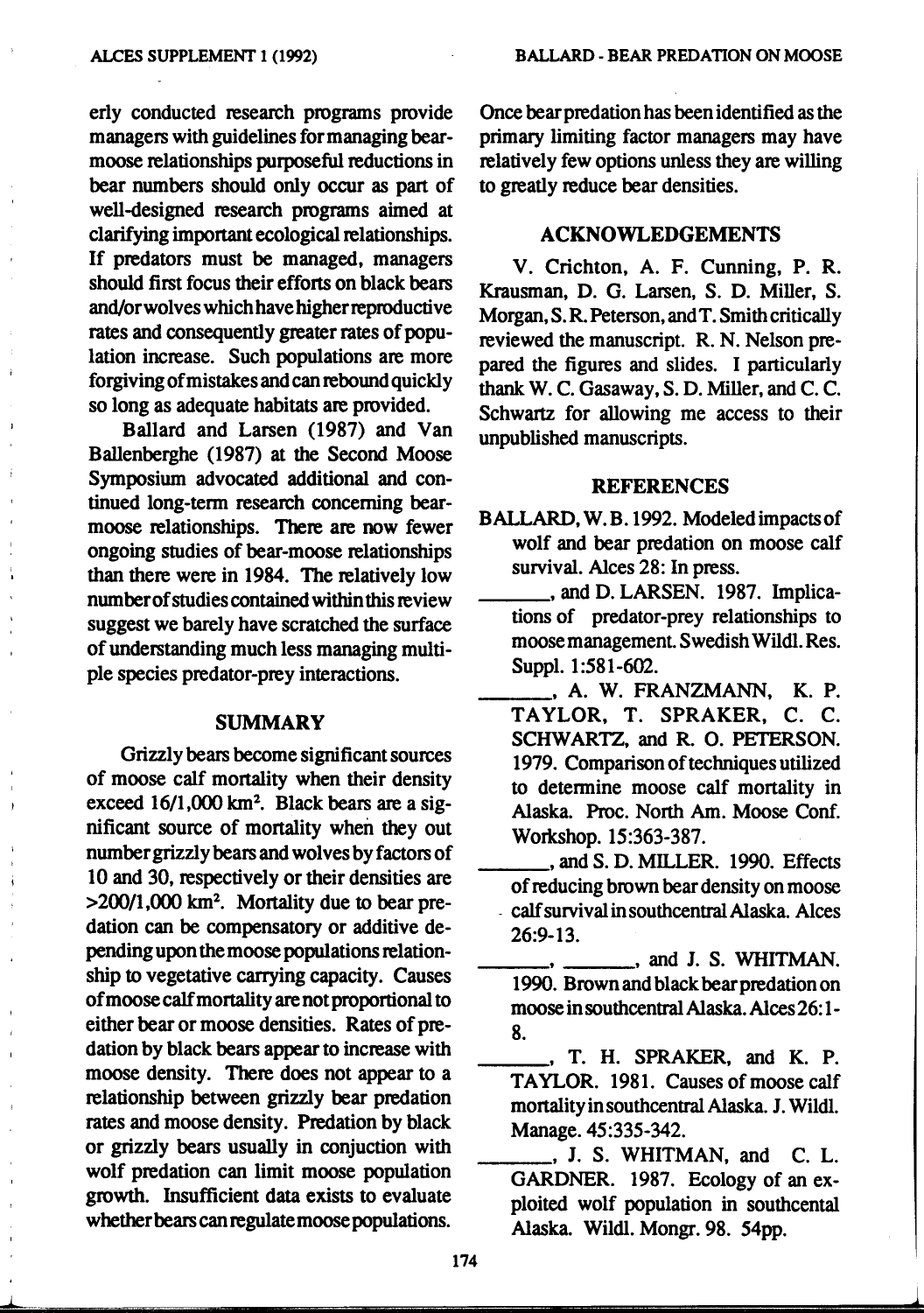$\ldots$ , and D. J. REED. 1991. Population dynamics of moose in southcentral Alaska. Wildl.Monogr.114. 49pp.

- BEAULIEU, R. 1984. Moose calf mortality study. Saskatchewan Parks and Renew. Resour., Wildl. Pop. Manage Information Base, 84-WPM-8. Saskatoon. 5pp.
- BERGERUD,A. T.,andJ.B.SNIDER. 1988. Predation in the dynamics of moose populations: a reply. J. Wildl. Manage. 52:559-564.
- BOER, A.H. 1988. Moose, Alces alces, calf mortality in New Brunswick. Can. Field-Nat. 102:74-75.
- BOERTJE, R. D., W. C. GASAWAY, S. D. DUBOIS, D. G. KELL YHOUSE, D. V. GRANGAARD, D. J. PRESTON, and R. 0. STEPHENSON. 1985. Factors limiting moose population growth in Game Management Unit 20E. Alaska Dep. Fish and Game. Fed. Aid in Wildl. Restoration Prog. Rep. W-22-3 and W-22-4. Juneau. 51pp.

\_\_\_ . \_\_\_ ,D. V.GRANGAARD,and D. G. KELLEYHOUSE. 1988. Predation on moose and caribou by radio-collared grizzly bears in eastcentral Alaska. racu grizzly bears in easteeman Alaska.<br>
Can. J. Zool. 66:2492-2499.<br>  $\frac{1}{\sqrt{2\pi}}$ , and

- R. 0. STEPHENSON. 1987. Factors limiting moose population growth in Game Management Unit 20E. Alaska Dep. Fish and Game. Fed. Aid in Wildl. Rest. Prog. Rep. Proj. W-22-4 and W-22-*5.* Juneau. 52pp.
- CRETE, M.. 1987. The impact of sport hunting on North American moose. Swedish Wildl. Res. Suppl. 1:553-563.
	- $\frac{1}{2}$ . 1989. Approximation of K carrying capacity for moose in eastern Quebec. Can. J. Zool. 67:373-380.
- \_\_\_ , and H. JOLICOEUR. 1987. Impact of wolf and black bear removal on cow:calf ratio and moose density in southwestern Quebec. Alces 23:61-87.

SCHWARTZ. 1986. Black bear predation on moose calves in highly productive versus marginal moose habitats on the Kenai Peninsula, Alaska. Alces 22:139- 153.

\_\_\_\_\_\_ ., and R. 0. PETERSON. 1980. Causes of summer moose calf mortality on the Kenai Peninsula.

J. Wild. Manage. 44:764-768.

- FULLER,T.K.,andL.B.KEITH. 1980. Wolf population dynamics and prey relationships in northeastern Alberta. J. Wildl. Manage. 44:583-602.
- GASAWAY, W. C, R. D. BOERTJE, D. V. GRANGAARD,D.G.KELLEYHOUSE, R. 0. STEPHENSON, and D. G. LARSEN. 1990. Factors limiting moose population growth in Subunit 20E. Alaska Dep. Fish and Game Fed. Aid in Wildl. Restoration Final Prog. Rep. Proj. W-22-3, W-22-4, W-22-5, W-22-6, W-23-1, W-23-2, And W-23-3. 106pp.<br>
R. O. STEPHENSON, J. L. DAVIS,
	- P. E. K. SHEPHERD, and 0. E. BURRIS. 1983. Interrelationships of wolves, prey, and man in interior Alaska. Wildl. Monogr. 84. 50pp.
- KOWAL, E. H., and W. RUNGE. 1981. Experimental pregnancy testing of moose in game management zone 27. Dep. of Northern Saskatchewan, Resources. Branch. Prince, Albert, Sask. Internal Rep., 15pp.
- LARSEN, D. G., and D. A. GAUTHIER. 1989. Effects of capturing pregnant moose and calves on calf survivorship. J. Wildl. Manage 53:564-567.
	- $\ldots$ , and R. L. MARKEL. 1989a. Causes and rate of moose mortality in southwest Yukon. J. Wildl. Manage 53:548-557.

 $\mu$ , \_\_\_ , and R. HAYES. 1989b. Limiting factors on moose population growth in the southwest Yukon. Internal Yukon Fish and Wildlife Branch report. Whitehorse. 105pp.

.~1